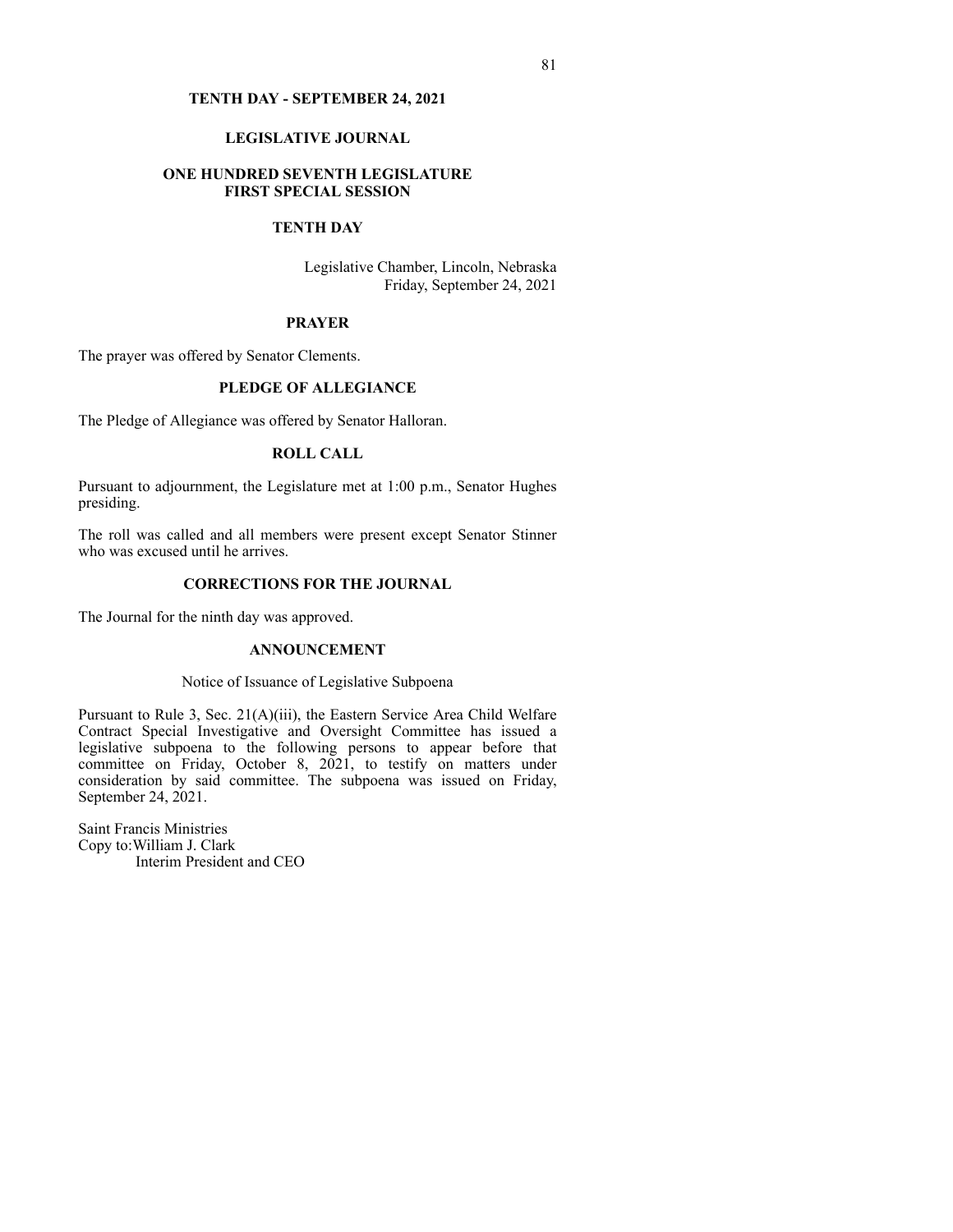#### 82 LEGISLATIVE JOURNAL

#### **GENERAL FILE**

**LEGISLATIVE BILL 1.**Senator Wayne withdrew his motion, [MO1](https://www.nebraskalegislature.gov/FloorDocs/107/PDF/AM/MO1.pdf), found on page 52, to recommit to Redistricting Committee.

Senator M. Hansen withdrew his amendment, **[AM12](https://www.nebraskalegislature.gov/FloorDocs/107/PDF/AM/AM12.pdf)**, found on page 51.

Senator Linehan withdrew her amendments, [AM20](https://www.nebraskalegislature.gov/FloorDocs/107/PDF/AM/AM20.pdf) and [AM18,](https://www.nebraskalegislature.gov/FloorDocs/107/PDF/AM/AM18.pdf) found on page 53.

Senator Morfeld withdrew his amendment, [AM17](https://www.nebraskalegislature.gov/FloorDocs/107/PDF/AM/AM17.pdf), found on page 53.

Senator McCollister withdrew his amendment, [AM25](https://www.nebraskalegislature.gov/FloorDocs/107/PDF/AM/AM25.pdf), found on page 54.

Senator Hunt withdrew her amendments, [AM23](https://www.nebraskalegislature.gov/FloorDocs/107/PDF/AM/AM23.pdf) and [AM16,](https://www.nebraskalegislature.gov/FloorDocs/107/PDF/AM/AM16.pdf) found on page 54.

Senator Linehan offered the following amendment: [AM36](https://www.nebraskalegislature.gov/FloorDocs/107/PDF/AM/AM36.pdf)

1 1. Strike the original sections and all amendments thereto and

2 insert the following new sections:

- 3 Section 1. Section 32-504, Reissue Revised Statutes of Nebraska, is 4 amended to read:
- 
- 5 32-504 (1) Based on the 2020 2010 Census of Population by the United

6 States Department of Commerce, Bureau of the Census, the State of

- 7 Nebraska is hereby divided into three districts for electing
- 8 Representatives in the Congress of the United States, and each district 9 shall be entitled to elect one representative.

10 (2) The numbers and boundaries of the districts are designated and

11 established by maps identified and labeled as maps CONG21-39002,

- 12 CONG21-39002-1, CONG21-39002-2, and CONG21-39002-3 CON11-30001-1,
- 13 CON11-30001A, CON11-30001-2, CON11-30001-3, CON11-30001-3A, filed with
- 14 the Clerk of the Legislature, and incorporated by reference as part of

15 this legislative bill Laws 2011, LB704.

 $16 \overline{(3)}$  The Clerk of the Legislature shall transfer possession of the

- 17 maps referred to in subsection (2) of this section to the Secretary of
- 18 State on the effective date of this act May 27, 2011.
- 19 (b) When questions of interpretation of district boundaries arise,
- 20 the maps referred to in subsection (2) of this section in possession of
- 21 the Secretary of State shall serve as the indication of the legislative
- 22 intent in drawing the district boundaries.
- 23 (c) Each election commissioner or county clerk shall obtain copies
- 24 of the maps referred to in subsection (2) of this section for the
- 25 election commissioner's or clerk's county from the Secretary of State.
- 26 (d) The Secretary of State shall also have available for viewing on
- 27 his or her website the maps referred to in subsection (2) of this section 1 identifying the boundaries for the districts.

2 Sec. 2. Section 32-505, Reissue Revised Statutes of Nebraska, is

3 amended to read:

4 32-505 For purposes of section 32-504, the Legislature adopts the

5 official population figures and maps from the 2020 2010 Census

6 Redistricting (Public Law 94-171) TIGER/Line Shapefiles published by the

- 7 United States Department of Commerce, Bureau of the Census.
- 8 Sec. 3. Original sections 32-504 and 32-505, Reissue Revised
- 9 Statutes of Nebraska, are repealed.

10 Sec. 4. Since an emergency exists, this act takes effect when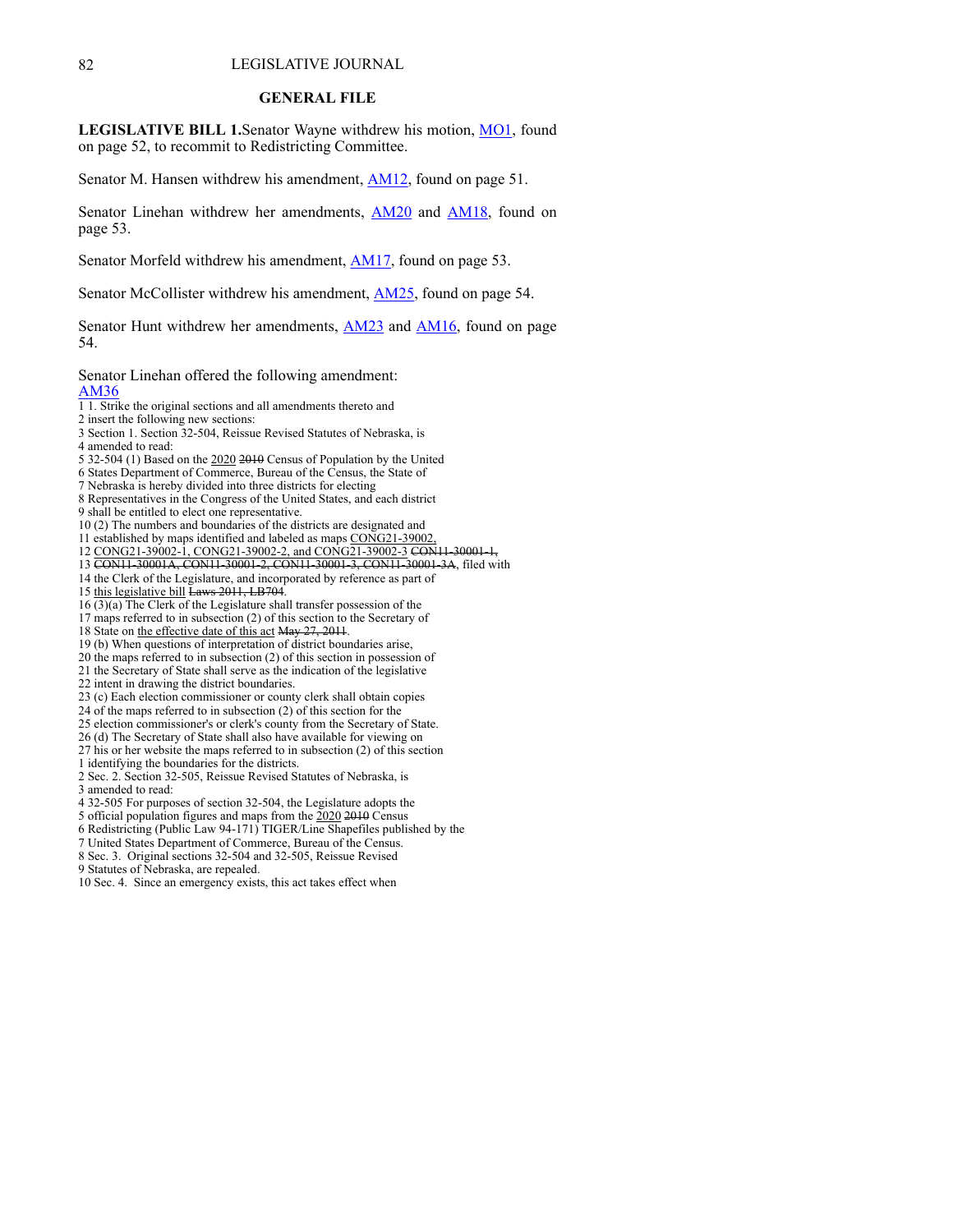11 passed and approved according to law.

The Linehan amendment was adopted with 38 ayes, 8 nays, 2 present and not voting, and 1 excused and not voting.

Advanced to Enrollment and Review Initial with 36 ayes, 10 nays, 2 present and not voting, and 1 excused and not voting.

## **COMMITTEE REPORT(S)**

Redistricting

**LEGISLATIVE BILL 7.** Placed on General File with amendment. [AM33](https://www.nebraskalegislature.gov/FloorDocs/107/PDF/AM/AM33.pdf)

1 1. Strike the original sections and insert the following new

2 sections:

3 Section 1. Section 79-311, Reissue Revised Statutes of Nebraska, is 4 amended to read:

5 79-311 (1) For the purpose of section 79-310, the state is divided 6 into eight districts. Each district shall be entitled to one member on

7 the board.

- 8 (2) The numbers and boundaries of the districts are designated and
- 9 established by maps identified and labeled as maps ED21-39002,
- 10 ED21-39002-1, ED21-39002-2, ED21-39002-3, ED21-39002-4, ED21-39002-5,
- 11 ED21-39002-6, ED21-39002-7, and ED21-39002-8 ED11-1, ED11-2, ED11-3,
- 12 ED11-4, ED11-5, ED11-5A, ED11-6, ED11-7, and ED11-8, filed with the Clerk
- 13 of the Legislature, and incorporated by reference as part of this

14 legislative bill Laws 2011, LB702.

 $15 \overline{(3)}$ (a) The Clerk of the Legislature shall transfer possession of the

16 maps referred to in subsection (2) of this section to the Secretary of

17 State on the effective date of this act May 27, 2011.

18 (b) When questions of interpretation of district boundaries arise,

19 the maps referred to in subsection (2) of this section in possession of

20 the Secretary of State shall serve as the indication of the legislative

21 intent in drawing the district boundaries.

22 (c) Each election commissioner or county clerk shall obtain copies

23 of the maps referred to in subsection (2) of this section for the

24 election commissioner's or clerk's county from the Secretary of State.

25 (d) The Secretary of State shall also have available for viewing on

26 his or her website the maps referred to in subsection (2) of this section

27 identifying the boundaries for the districts.

1 Sec. 2. Section 79-312, Reissue Revised Statutes of Nebraska, is 2 amended to read:

3 79-312 For purposes of section 79-311, the Legislature adopts the

4 official population figures and maps from the  $2020$  2010 Census

5 Redistricting (Public Law 94-171) TIGER/Line Shapefiles published by the

6 United States Department of Commerce, Bureau of the Census.

7 Sec. 3. Original sections 79-311 and 79-312, Reissue Revised

8 Statutes of Nebraska, are repealed.

9 Sec. 4. Since an emergency exists, this act takes effect when

10 passed and approved according to law.

(Signed) Lou Ann Linehan, Chairperson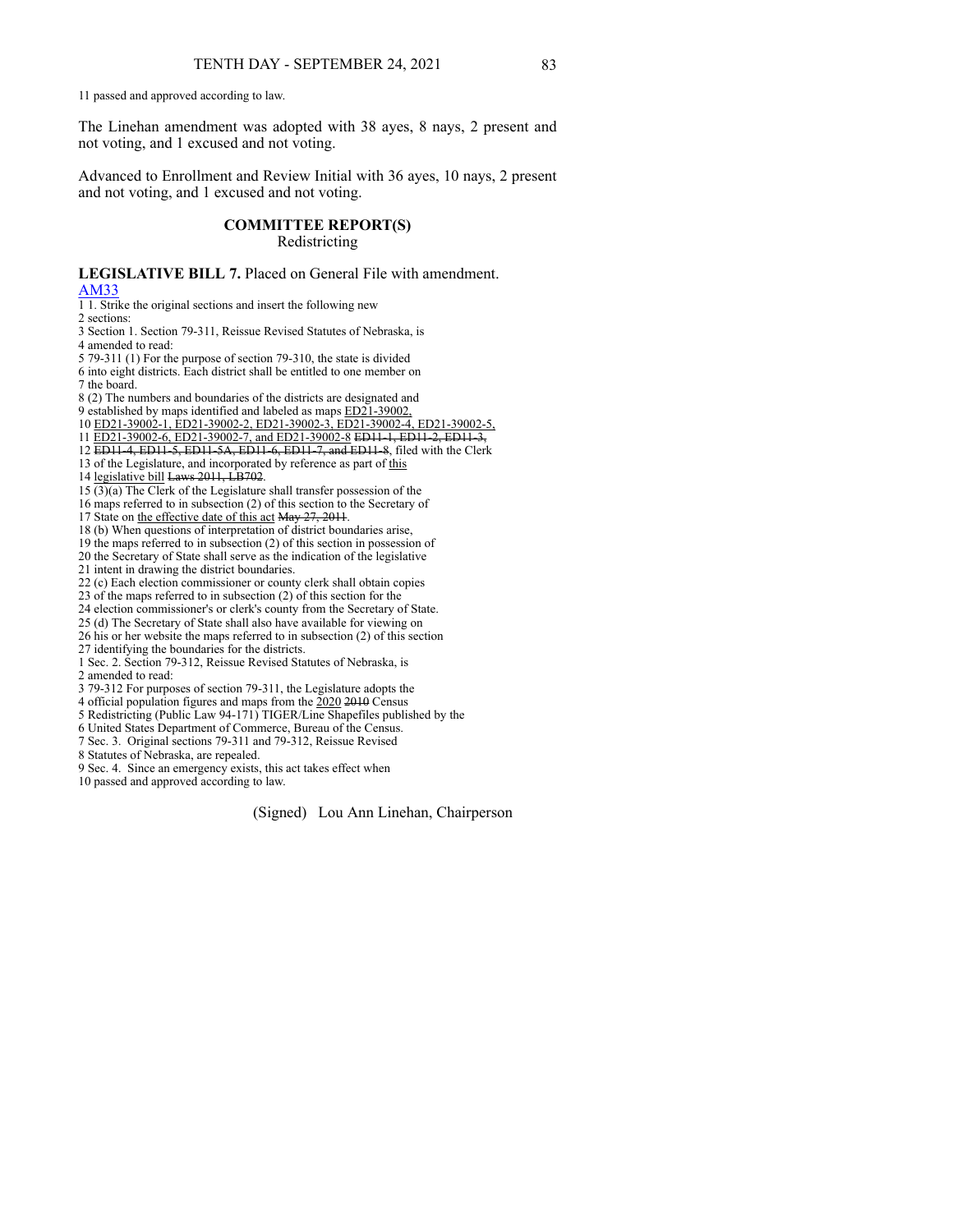## 84 LEGISLATIVE JOURNAL

### **GENERAL FILE**

**LEGISLATIVE BILL 7.** Title read. Considered.

Committee [AM33](https://www.nebraskalegislature.gov/FloorDocs/107/PDF/AM/AM33.pdf), found in this day's Journal, was adopted with 43 ayes, 0 nays, 4 present and not voting, and 2 excused and not voting.

Advanced to Enrollment and Review Initial with 44 ayes, 0 nays, 3 present and not voting, and 2 excused and not voting.

## **COMMITTEE REPORT(S)**

Redistricting

**LEGISLATIVE BILL 8.** Placed on General File with amendment. [AM39](https://www.nebraskalegislature.gov/FloorDocs/107/PDF/AM/AM39.pdf) 1 1. Strike the original sections and insert the following new

2 sections:

3 Section 1. Section 85-103.01, Reissue Revised Statutes of Nebraska,

4 is amended to read:

5 85-103.01 (1) For the purpose of section 85-103, the state is 6 divided into eight districts. Each district shall be entitled to one

7 regent on the board.

8 (2) The numbers and boundaries of the districts are designated and

9 established by maps identified and labeled as maps REG21-39002,

10 REG21-39002-1, REG21-39002-2, REG21-39002-3, REG21-39002-4,

11 REG21-39002-5, REG21-39002-6, REG21-39002-7, and REG21-39002-8 REG11-1,

12 REG11-2, REG11-3, REG11-4, REG11-5, REG11-5A, REG11-6, REG11-7, and

13 REG11-8, filed with the Clerk of the Legislature, and incorporated by

14 reference as part of this legislative bill Laws 2011, LB701.

15 (3)(a) The Clerk of the Legislature shall transfer possession of the

16 maps referred to in subsection (2) of this section to the Secretary of

17 State on the effective date of this act May 27, 2011.

18 (b) When questions of interpretation of district boundaries arise,

19 the maps referred to in subsection (2) of this section in possession of

20 the Secretary of State shall serve as the indication of the legislative

21 intent in drawing the district boundaries.

22 (c) Each election commissioner or county clerk shall obtain copies

23 of the maps referred to in subsection (2) of this section for the

24 election commissioner's or clerk's county from the Secretary of State.

25 (d) The Secretary of State shall also have available for viewing on 26 his or her website the maps referred to in subsection (2) of this section

27 identifying the boundaries for the districts.

1 Sec. 2. Section 85-103.02, Reissue Revised Statutes of Nebraska, is 2 amended to read:

3 85-103.02 For purposes of section 85-103.01, the Legislature adopts

4 the official population figures and maps from the 2020 2010 Census

5 Redistricting (Public Law 94-171) TIGER/Line Shapefiles published by the

6 United States Department of Commerce, Bureau of the Census.

7 Sec. 3. Original sections 85-103.01 and 85-103.02, Reissue Revised

8 Statutes of Nebraska, are repealed.

9 Sec. 4. Since an emergency exists, this act takes effect when 10 passed and approved according to law.

(Signed) Lou Ann Linehan, Chairperson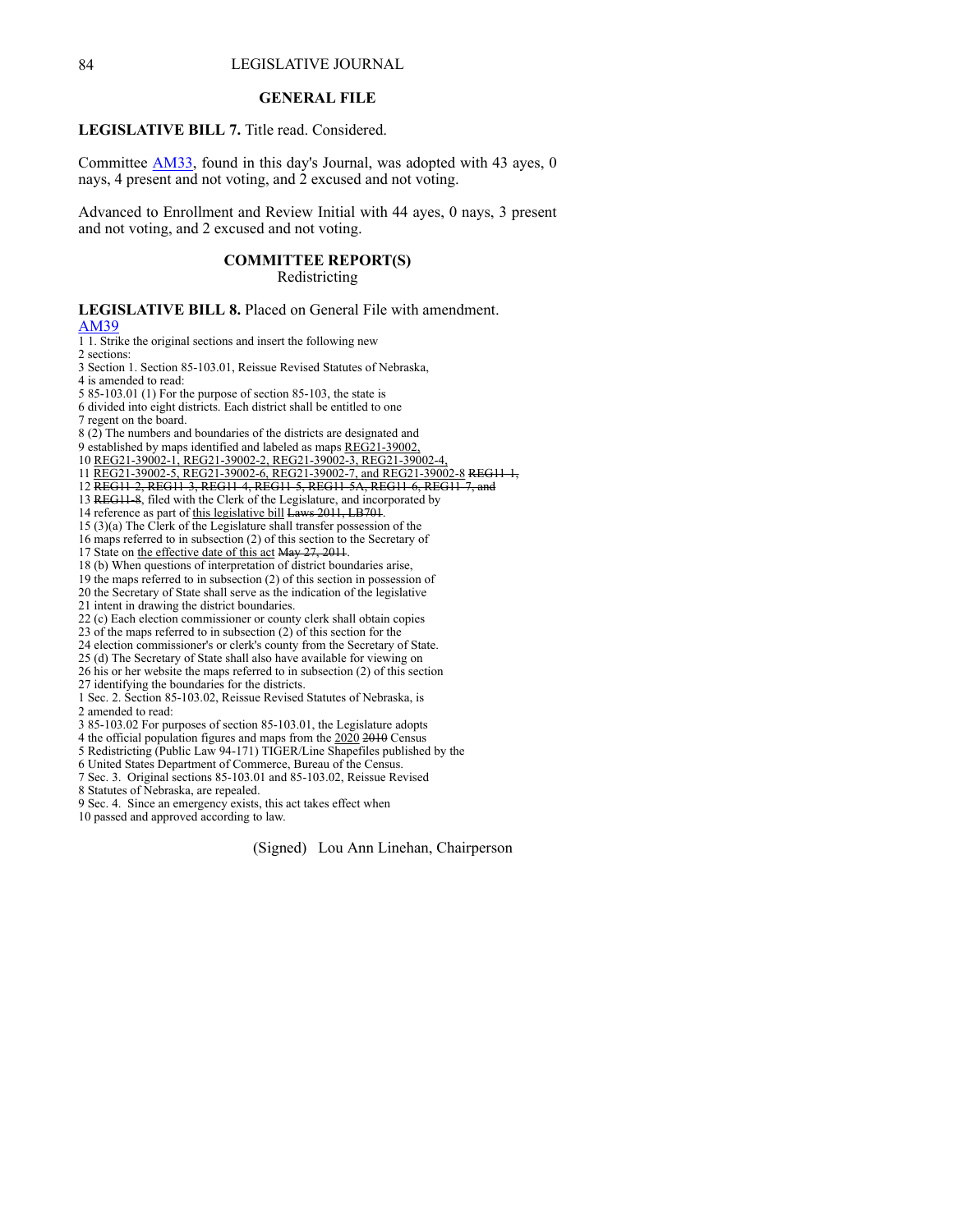## **GENERAL FILE**

**LEGISLATIVE BILL 8.** Title read. Considered.

Committee [AM39](https://www.nebraskalegislature.gov/FloorDocs/107/PDF/AM/AM39.pdf), found in this day's Journal, was adopted with 46 ayes, 0 nays, 2 present and not voting, and 1 excused and not voting.

Advanced to Enrollment and Review Initial with 47 ayes, 0 nays, 1 present and not voting, and 1 excused and not voting.

**LEGISLATIVE BILL 3.** Senator Hughes asked unanimous consent to withdraw his motion, [MO5](https://www.nebraskalegislature.gov/FloorDocs/107/PDF/AM/MO5.pdf), found on page 59, to reconsider the vote on AM27. No objections. So ordered.

Senator M. Hansen asked unanimous consent to withdraw his amendment, [AM26](https://www.nebraskalegislature.gov/FloorDocs/107/PDF/AM/AM26.pdf), found on page 55, as amended. No objections. So ordered.

Senator Wayne offered the following amendment: [AM37](https://www.nebraskalegislature.gov/FloorDocs/107/PDF/AM/AM37.pdf)

1 1. Strike the original sections and all amendments thereto and

2 insert the following new sections:

3 Section 1. Section 50-1153, Reissue Revised Statutes of Nebraska, is 4 amended to read:

5 50-1153 (1) The State of Nebraska is hereby divided into forty-nine

6 legislative districts. Each district shall be entitled to one member in

7 the Legislature. The Legislature adopts the official population figures

8 and maps from the  $\frac{2020}{2010}$  2010 Census Redistricting (Public Law 94-171)

9 TIGER/Line Shapefiles published by the United States Department of

10 Commerce, Bureau of the Census.

11 (2) The numbers and boundaries of the legislative districts are

12 designated and established by maps identified and labeled as maps

13 LEG21-39005, LEG21-39005-1, LEG21-39005-2, LEG21-39005-2A, LEG21-39005-3,

14 LEG21-39005-4, LEG21-39005-5, LEG21-39005-6, LEG21-39005-7,

15 LEG21-39005-8, LEG21-39005-9, LEG21-39005-10, LEG21-39005-11,

16 LEG21-39005-12, LEG21-39005-13, LEG21-39005-14, LEG21-39005-15,

17 LEG21-39005-15A, LEG21-39005-16, LEG21-39005-16A, LEG21-39005-17,

18 LEG21-39005-18, LEG21-39005-19, LEG21-39005-19A, LEG21-39005-20,

19 LEG21-39005-21, LEG21-39005-22, LEG21-39005-22A, LEG21-39005-23, 20 LEG21-39005-24, LEG21-39005-25, LEG21-39005-26, LEG21-39005-27,

21 LEG21-39005-28, LEG21-39005-29, LEG21-39005-30, LEG21-39005-30A,

22 LEG21-39005-31, LEG21-39005-32, LEG21-39005-32A, LEG21-39005-33,

23 LEG21-39005-33A, LEG21-39005-34, LEG21-39005-34A, LEG21-39005-35,

24 LEG21-39005-36, LEG21-39005-37, LEG21-39005-38, LEG21-39005-38A,

25 LEG21-39005-39, LEG21-39005-40, LEG21-39005-40A, LEG21-39005-40B, 26 LEG21-39005-41, LEG21-39005-41A, LEG21-39005-41B, LEG21-39005-42, 27 LEG21-39005-42A, LEG21-39005-43, LEG21-39005-44, LEG21-39005-44A, 1 LEG21-39005-45, LEG21-39005-46, LEG21-39005-47, LEG21-39005-48, and

2 LEG21-39005-49 LEG11-1, LEG11-1A, LEG11-43002E-2, LEG11-43002E-2A, 3 LEG11-2B, LEG11-3, LEG11-4, LEG11-5, LEG11-6, LEG11-7, LEG11-8, LEG11-9,

4 LEG11-10, LEG11-11, LEG11-12, LEG11-13, LEG11-14, LEG11-15, LEG11-16, 5 LEG11-17, LEG11-18, LEG11-19, LEG11-20, LEG11-21, LEG11-21A, LEG11-22,

6 LEG11-23, LEG11-24, LEG11-25, LEG11-25A, LEG11-26, LEG11-27, LEG11-28,

7 LEG11-29, LEG11-30, LEG11-30A, LEG11-31, LEG11-32, LEG11-32A, LEG11-33,

8 LEG11-34, LEG11-34A, LEG11-35, LEG11-36, LEG11-37, LEG11-37A, LEG11-38, 9 LEG11-38A, LEG11-39, LEG11-40, LEG11-41, LEG11-42, LEG11-43002E-43,

10 LEG11-44, LEG11-45, LEG11-46, LEG11-43002E-47, LEG11-48, and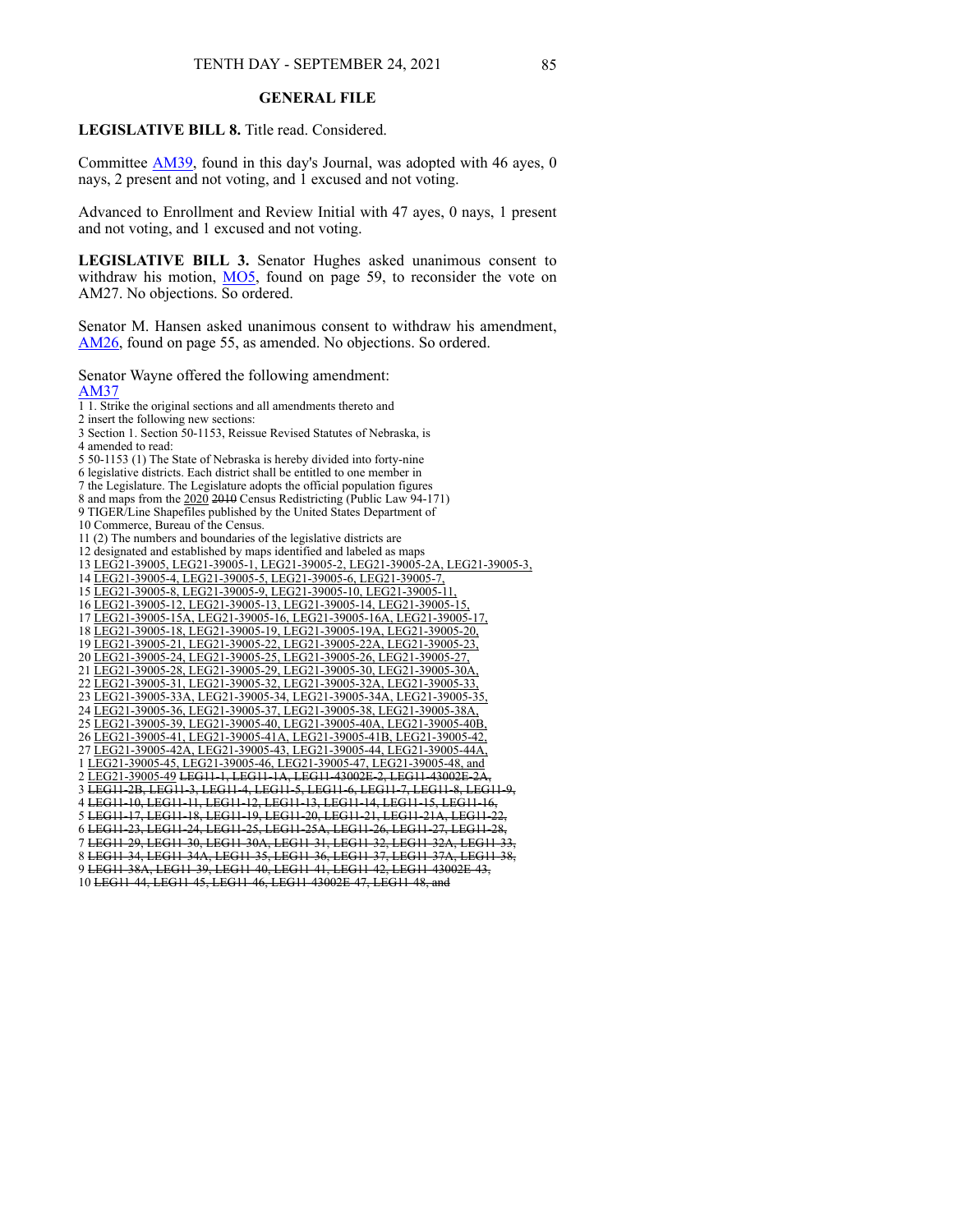11 LEG11-43002E-49, filed with the Clerk of the Legislature, and 12 incorporated by reference as part of this legislative bill Laws 2011, 13 LB703. 14 (3)(a) The Clerk of the Legislature shall transfer possession of the 15 maps referred to in subsection (2) of this section to the Secretary of 16 State on the effective date of this act May 27, 2011. 17 (b) When questions of interpretation of legislative district 18 boundaries arise, the maps referred to in subsection (2) of this section 19 in possession of the Secretary of State shall serve as the indication of 20 the legislative intent in drawing the legislative district boundaries. 21 (c) Each election commissioner or county clerk shall obtain copies 22 of the maps referred to in subsection (2) of this section for the 23 election commissioner's or clerk's county from the Secretary of State. 24 (d) The Secretary of State shall also have available for viewing on 25 his or her website the maps referred to in subsection (2) of this section 26 identifying the boundaries for the legislative districts. 27 Sec. 2. Section 50-1154, Reissue Revised Statutes of Nebraska, is 28 amended to read: 29 50-1154 The changes made to this section and section 50-1153 by this 30 legislative bill Laws 2011, LB703, shall become operative on the 31 effective date of this act. The May 27, 2011, except that members of the 1 Legislature from the even-numbered odd-numbered districts shall be 2 nominated at the primary election in 2022 2012 and elected at the general 3 election in November 2022 2012 for the term commencing January 4, 2023 4 January 9, 2013. The members of the Legislature elected or appointed 5 prior to the effective date of this act May 27, 2011, shall represent the 6 newly established districts for the balance of their terms, with each 7 member representing the same numbered district as prior to the effective 8 date of this act May 27, 2011. 9 Sec. 3. Original sections 50-1153 and 50-1154, Reissue Revised 10 Statutes of Nebraska, are repealed. 11 Sec. 4. Since an emergency exists, this act takes effect when 12 passed and approved according to law. Senator Wayne moved for a call of the house. The motion prevailed with 39

ayes, 6 nays, and 4 not voting.

The Wayne amendment was adopted with 43 ayes, 5 nays, and 1 excused and not voting.

Advanced to Enrollment and Review Initial with 43 ayes, 5 nays, and 1 excused and not voting.

The Chair declared the call raised.

### **REPORTS**

Agency reports electr[on](http://www.nebraskalegislature.gov/agencies/view.php)ically filed with the Legislature can be found on the [Nebraska](http://www.nebraskalegislature.gov/agencies/view.php) [Legislature's](http://www.nebraskalegislature.gov/agencies/view.php) [website.](http://www.nebraskalegislature.gov/agencies/view.php)

## **REPORT OF REGISTERED LOBBYISTS**

Following is a list of all lobbyists who have registered as of September 23, 2021, in accordance with Section 49-1481, Revised Statutes of Nebraska. Additional lobbyists who have registered will be filed weekly.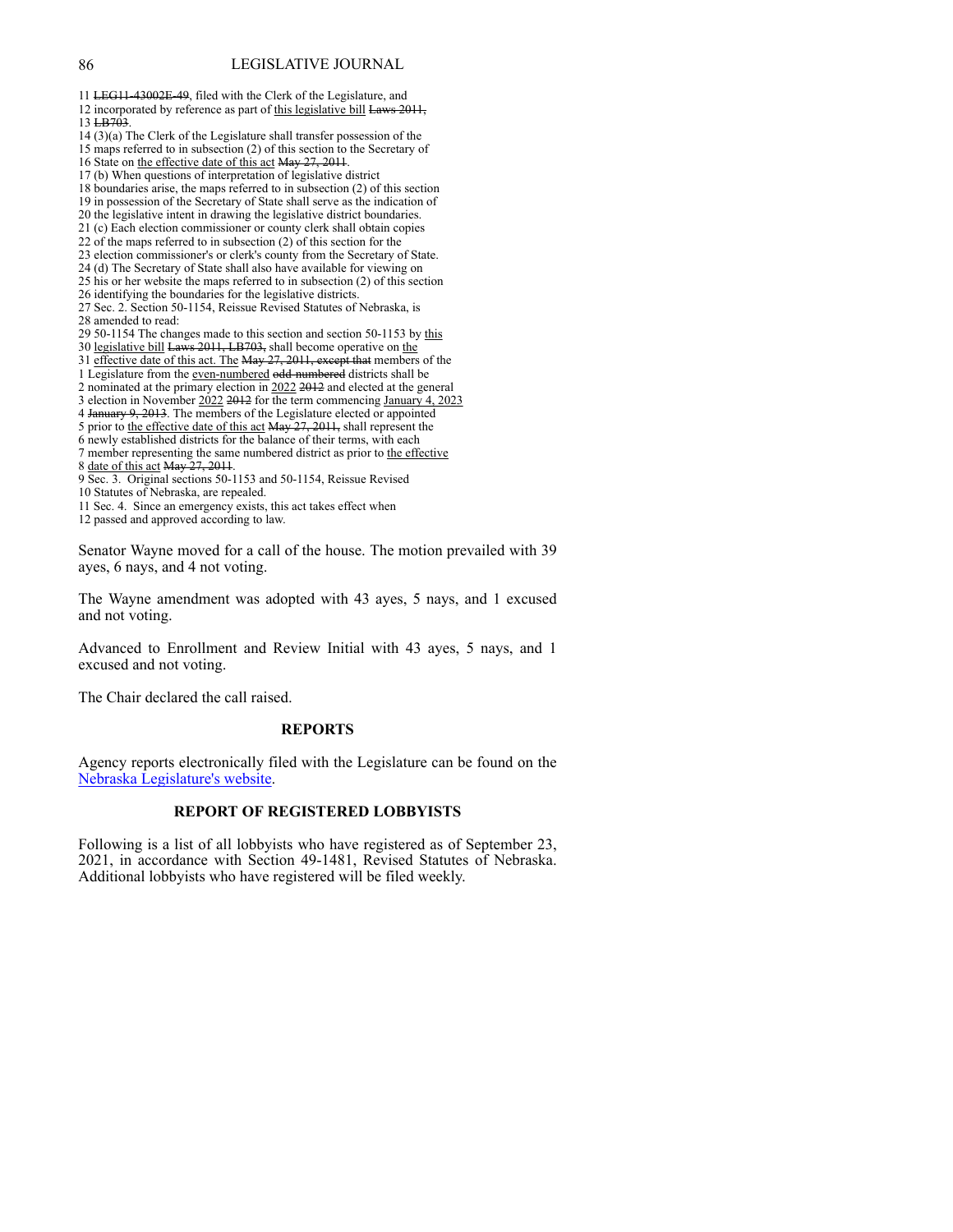(Signed) Patrick J. O'Donnell Clerk of the Legislature

Mueller Robak Olsson Troyer, Adria Google LLC and its Affiliates Zulkoski Weber LLC Dexcom, Inc.

# **ADJOURNMENT**

At 5:14 p.m., on a motion by Speaker Hilgers, the Legislature adjourned until 10:00 a.m., Tuesday, September 28, 2021.

> Patrick J. O'Donnell Clerk of the Legislature